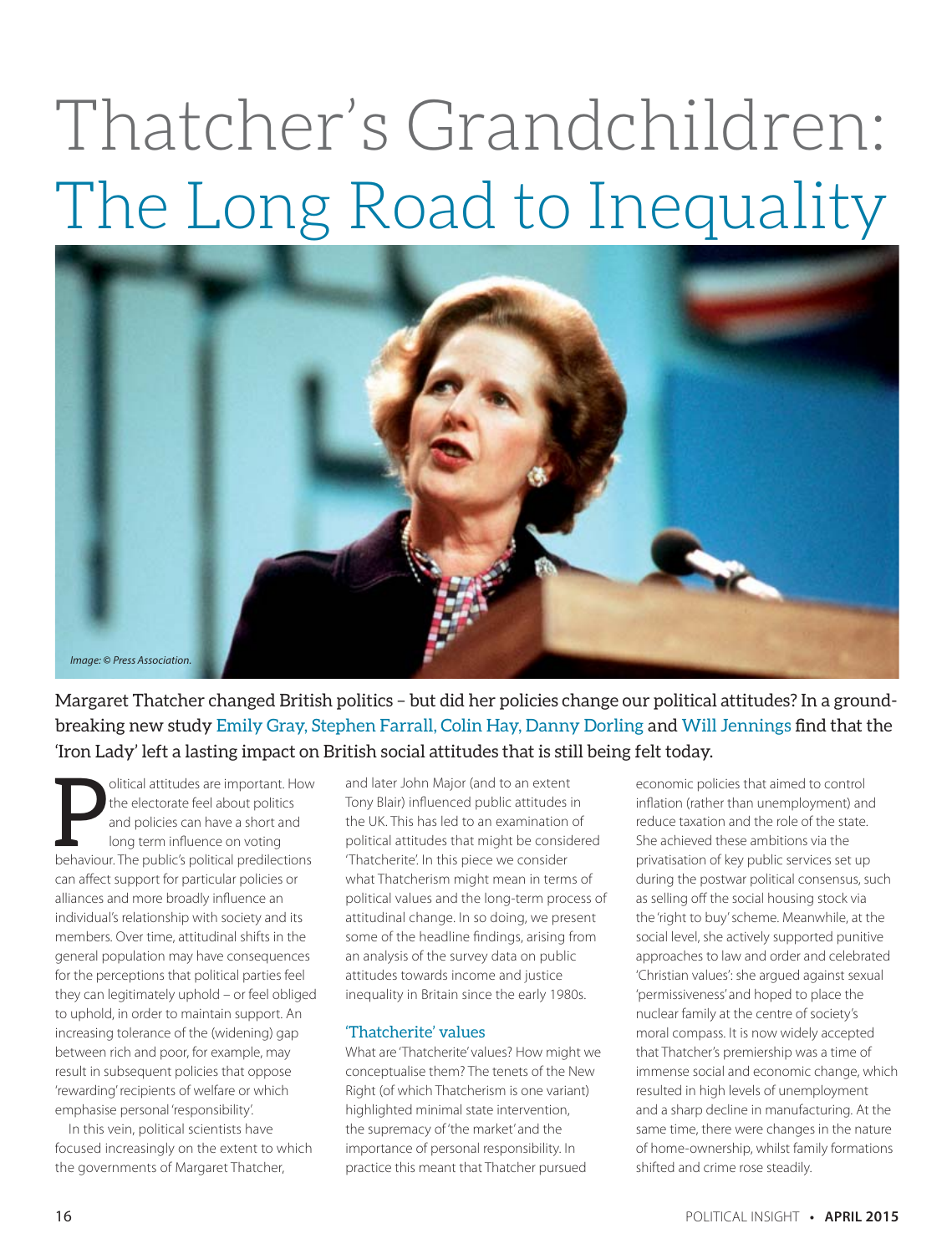# Figure 1: Is the gap between the rich and poor too large (high values agree) Britain 1983-2012, by age



We might expect attitudes post-1979 to align with the aims of Thatcherite social and economic policies. However, this was not borne out by studies which took place during and immediately after her terms in office. One of the earliest surveys of public attitudes towards Thatcherism, conducted between 1980 and 1984, found little support for 'Thatcherite' social and political attitudes. Rather, the results suggested that respondents wanted increases in spending and taxation (not decreases) with an attendant drop in support for spending on the armed forces. Local government was also considered essential, although support was identified for the curbing of trade union power at the time. Notably, later studies in this vein (Johnston and Pattie, 1990; Heath and Park, 1997) – which, by this point benefited from examining data over a longerterm period – concluded that by the time

Thatcher left office in 1990, she had had little impact on public attitudes. These collective studies indicated instead that the electorate remained resolutely unimpressed by much of Thatcher's approach to the challenges that the country faced, and in many respects had started to move away from her policies.

## Trickle down: an evolutionary process of attitudinal change

How quickly and significantly do public attitudes change? On reflection, rapid shifts might not be expected for a number of reasons. Some of the views which Thatcher articulated can be traced back to the 1950s and 1960s and were already held by a reasonably large proportion of the electorate (so Thatcherism could be seen as the result of attitudinal change, rather than as a cause of it). Additionally, studies of political socialisation (the long-term process by which people form their political values) often stress that the configuration of political attitudes takes place early in an individual's life. The processes of inter-generational replacement may mean that considerable periods of time pass before attitudinal shifts start to show up in cross-sectional surveys. Thus, attitudinal changes may prove difficult to detect, either because Thatcherism was in fact a response to shifts in public feelings which took place prior to her election, or because her message and some of the values it contained took time to become embedded in wider social and political cultures.

With the refinement of research methods and the benefits afforded by a combination of repeated longitudinal survey measures, and a longer time period (covering around three decades) we are now better placed to reject the initial claim that the Thatcher governments had no enduring impact on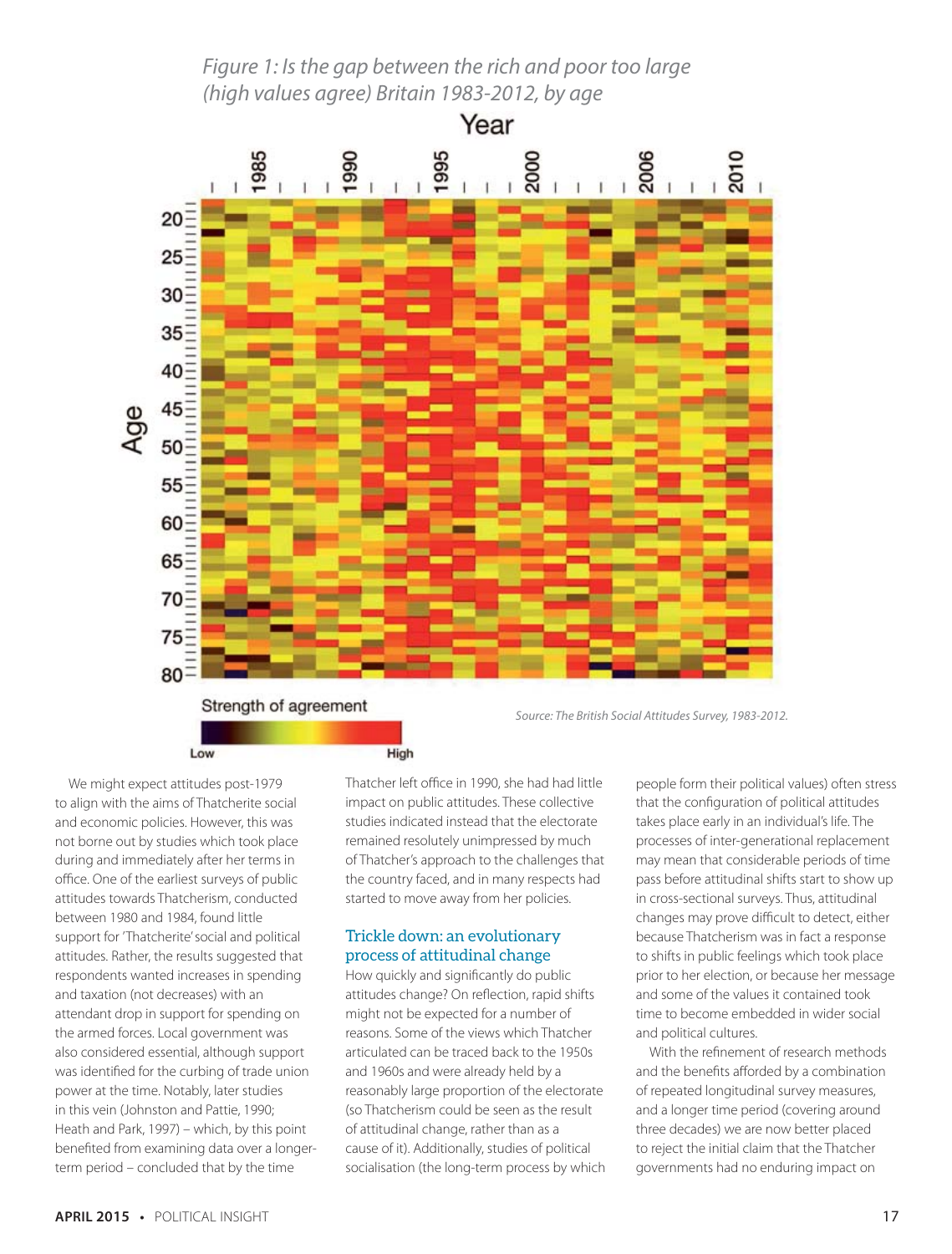Figure 2: Is there one law for the rich and one for the poor (high values agree), Britain 1983-2012, by age



British social attitudes. In earlier research, Farrall and Jennings (2012) demonstrated empirically that increased rates of unemployment and inequality led directly to increases in crime rates, which in turn led to mounting public concern with crime. More recently, access to around 30 years of data via the British Social Attitudes Survey and the Crime Survey for England and Wales (formerly the British Crime Survey) indicates that Thatcherism had a varying impact on the attitudes of successive generations of people. Specifically, the work we are currently conducting suggests that the former prime minister's impact on political values is most noticeable amongst those born in the 1960s through to the late 1970s – those who grew up in what was often referred to as 'Thatcher's Britain', as well as people born during the 1980s and 1990s – a generation who might be referred to as 'Thatcher's grandchildren'.

#### Inequality: who cares?

The following analysis uses a simple statistical method called 'conditional formatting' which visually enhances top-line findings from two questions in the British Social Attitudes (BSA) Survey on (i) income and (ii) justice inequality in Britain from 1983 to 2012. Certainly, inequality is a pertinent topic in relation to Thatcherite values, since Britain witnessed a dramatic growth in income inequality in the 1980s and the level of inequality has, if anything, increased further since then, albeit at a slower rate.

The table is divided by age of respondent and year of interview, which allows us to examine the relative influence of age on a respondent's attitudes over the historical period. The first question asked: 'Thinking of income levels generally in Britain today would you say that the gap between those with high incomes and those with low incomes

is…' The response options were 'too large' (3); 'about right' (2); 'too small' (1). The question was asked in the BSA from 1983 to 2012, with the exception of 1996, 2005 and 2011 (see figure 1). Visually, the cells reflect mean scores whereby higher values denote greater concern about the gap between rich and poor – these values are in red and the lowest values are purple.

Eyeballing the data we can quickly detect that from the early 1990s, respondents of almost all ages expressed significant concern about income inequality. This was a period of recession when inflation was in double figures and interest rates were as high as 15 per cent. During this time, respondents of almost all ages expressed significant concern about income inequality. In fact, in many instances respondents from particular birth years were unanimously agreed that the gap was 'too large' (as indicated by bright red